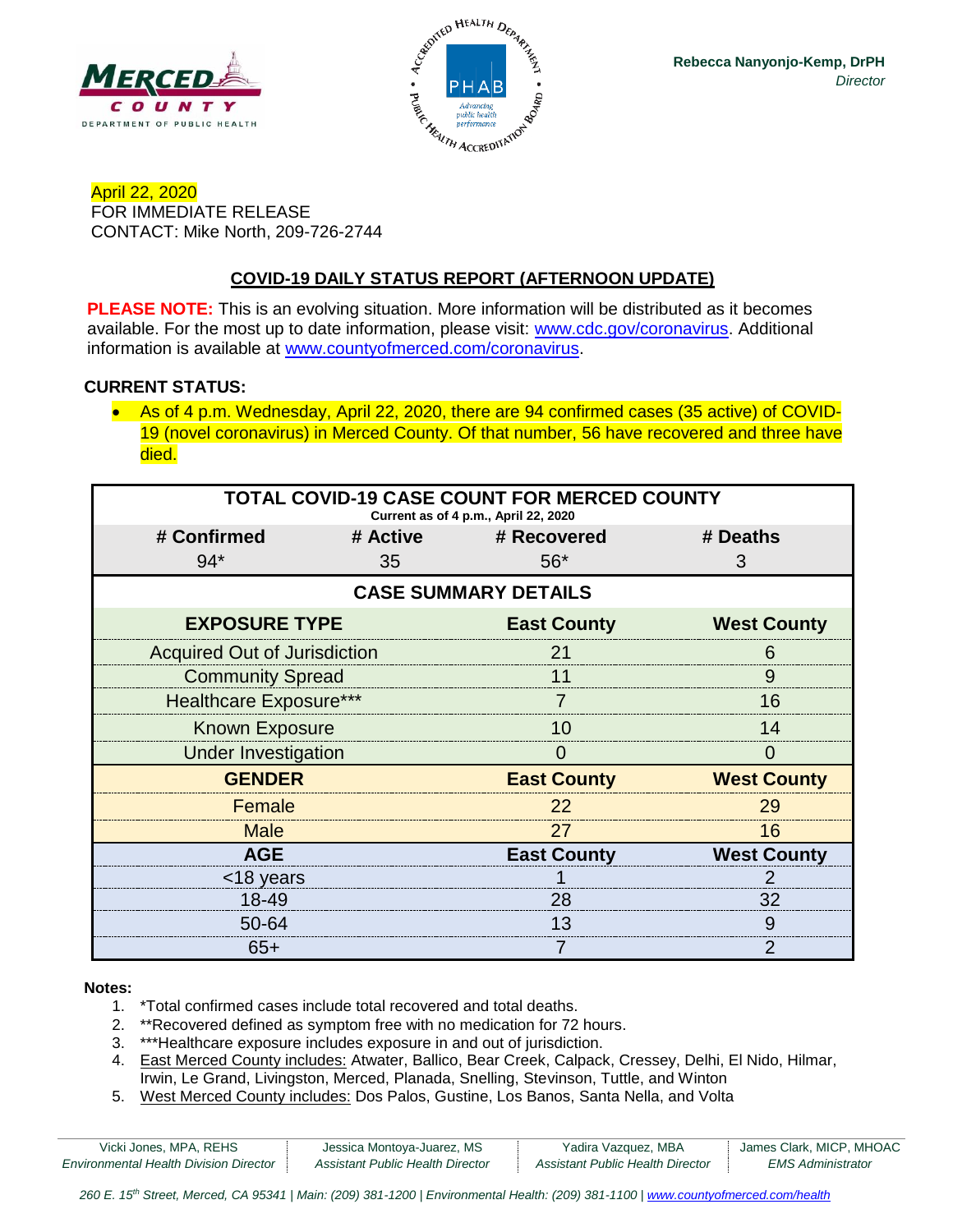• **Community-Specific Reporting:** Due to privacy laws, Merced County had not released a community-specific breakdown of positive cases until Monday, April 13. Due to a relatively low number of positive cases and the size of some of our cities and unincorporated communities, previously releasing those numbers could have been an identifying factor and a breach of patient confidentiality. Furthermore, releasing that type of data could have also created a false sense of security in communities without confirmed cases, leading to greater spread of COVID-19. However, similar to other neighboring counties, Merced County has now reached a high enough case total that patient confidentiality is no longer considered a major risk for communities that have five or more cases. For that reason, we are now releasing community-specific numbers for those that have five or more cases:



*Note: \*Only communities with five or more cases are reported in this graph. The figures in this chart represent confirmed cases, which includes active cases, recoveries, and deaths.*

- Based on information provided by individuals who test positive, Public Health staff will continue to assess risks of exposure and contact any affected individuals.
- Due to privacy laws, the Public Health Department cannot release identifying information related to positive cases.
- In California, there are 37,441 confirmed cases and 1,415 deaths.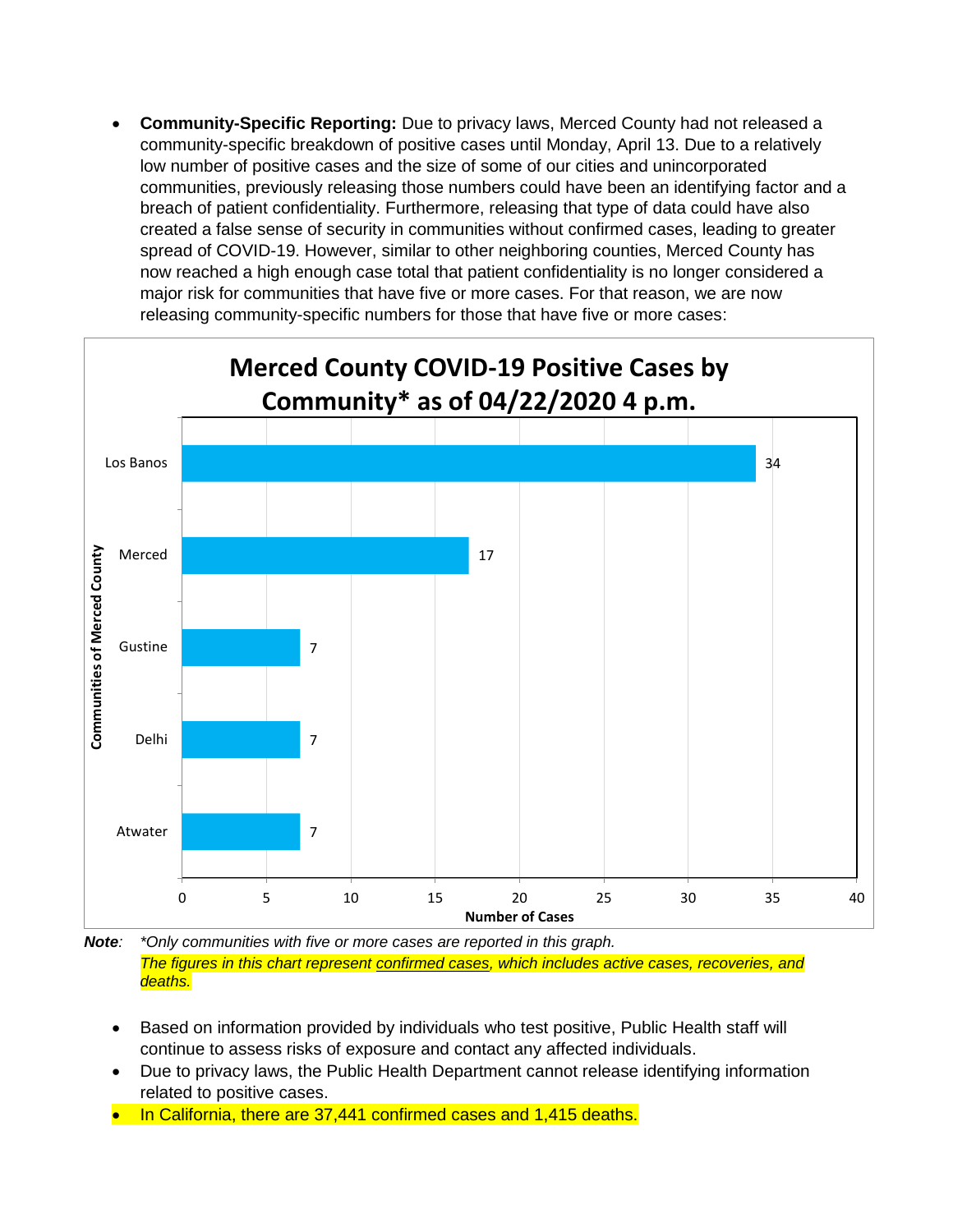## **RECENT ACTIVITIES & UPDATES:**

- Merced County Public Health continues to coordinate with federal, state and local partners to further prepare us for future impacts. This includes working with the California Department of Public Health and the Centers for Disease Control and Prevention to monitor COVID-19.
- In coordination with the Merced County Office of Emergency Services, daily situational status calls continued this week with local government agencies, schools, and healthcare professionals in our community.
- COVID-19 Webinar—Job Seeker Resources
	- $\circ$  At 3 p.m. Friday, April 24, Worknet Merced County will host a webinar to provide information for job seekers and answer questions regarding various resources that are available at this time. The California Employment Development Department will also join the webinar as a guest presenter with information regarding Unemployment Insurance and the Pandemic Unemployment Assistance program.
	- o Register here: bit.ly/2VP6nZX
- The Merced County COVID-19 information webpage, [www.countyofmerced.com/coronavirus,](http://www.countyofmerced.com/coronavirus) continues to be updated on a daily basis.
- The Merced County Office of Emergency Services and Merced County Department of Public Health proclaimed a local and public health emergency March 13 in order to help address the outbreak. The Board of Supervisors ratified those actions during a March 16 special meeting.
- On March 19, Governor Gavin Newsom announced Executive Order N-33-20, asking California residents to stay at home. On March 20, Merced County's Health Officer also issued an Order directing County residents to remain in their places of residence except to perform or receive essential services.
- The Merced County Public Health Department Operations Center was activated Jan. 27, 2020  $(87 \text{ days})$  in order to prepare for COVID-19 in and around our community. The Merced County Emergency Operations Center and Human Services Agency Department Operations Center are also currently active.

## **COVID-19 TESTING UPDATE:**

- Within the public health system, every person who has met CDC criteria for severe disease within Merced County has been tested. Testing has been limited across the state of California, as noted multiple times by state officials as a barrier to response.
- Public Health is actively identifying other methods to enhance testing capability for providers throughout the community and increase testing county-wide. We will continue to be notified should positive tests come through either system (public health or commercial).
- In late March, Merced County opened two "mobile specimen collection sites" for COVID-19 in order to streamline testing capabilities. Initially, there will be two collection days per week, one on the westside of the County, and one on the eastside of the County. Each site will remain open for four hours per day. Additional hours per day and days per week may become more frequent if supply and personnel availability increase.
	- o **PLEASE NOTE**: Use of these mobile specimen collection sites are by appointment only, and you must have a prescription from a physician and prior approval from the Merced County Department of Public Health. If you do not have a provider and have symptoms call 209-381-1180 for a phone consultation. Anyone without prior approval will not be tested. Locations will be provided to clients once appointments are made. Call 209-381-1180 for more information.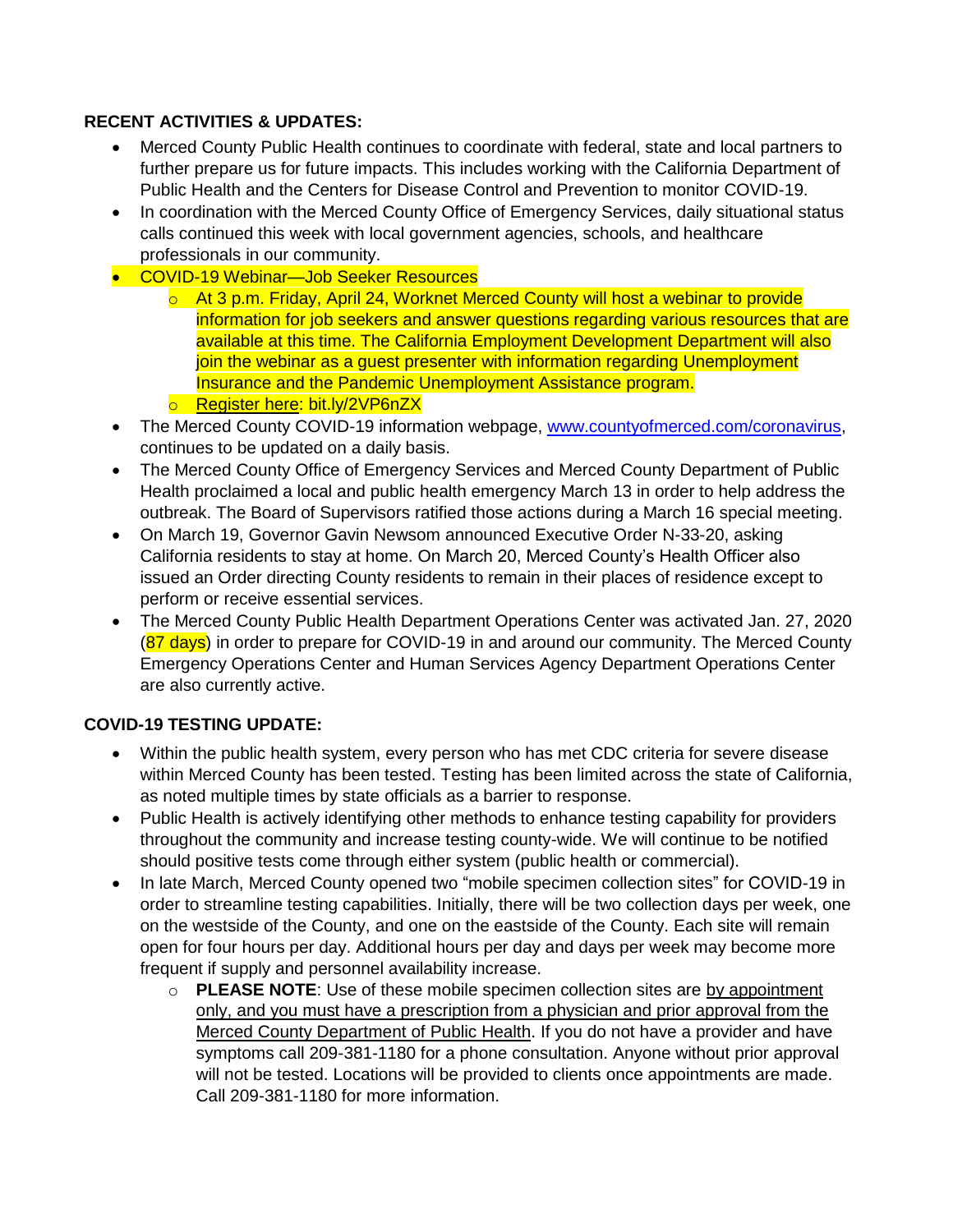## **COVID-19 SYMPTOMS AND PRECAUTIONS:**

- Coronavirus symptoms include: mild to severe respiratory illness, fever, cough and difficulty breathing. If symptoms develop, individuals should stay at home to limit exposure to others.
- Anyone who has had contact with a person with possible COVID-19 infection and has the above symptoms should call his/her local health department/health care provider immediately.
- Do not go to your provider's office without calling ahead. Do not call 911 for suspected COVID-19 unless you are having a medical emergency.
- During the flu season, there are steps you can take to protect your health and the health of those around you:
	- o Wash your hands regularly with soap and water for 20 seconds.
	- o Avoid touching your eyes, nose, or mouth with unwashed hands.
	- o Avoid close contact with people who are sick.
	- o Stay away from work, school or other people if you become sick with respiratory symptoms such as fever and cough.
	- $\circ$  Cover sneezes or coughs with a tissue, then throw the tissue in the trash.

# **ADDITIONAL RESOURCES:**

- **Sign up for COVID-19 alerts[:www.countyofmerced.com/coronavirus](http://www.countyofmerced.com/coronavirus)**
- Merced County Public Health COVID-19 **Information Webpage**:
	- o [www.countyofmerced.com/coronavirus](http://www.countyofmerced.com/coronavirus)
- Merced County Public Health **Information Line**:
	- o 209-381-1180 (English, Spanish, and Hmong. Live reps. available 8 a.m. to 5 p.m.)
	- **Email** COVID-19-specific questions to Merced County Public Health:
	- o COVID19@countyofmerced.com.
- Updated **CDC Information**:
	- o <https://www.cdc.gov/coronavirus/2019-ncov/whats-new-all.html>
- CDC **Resources for Households**:
	- o <https://www.cdc.gov/coronavirus/2019-ncov/community/home/index.html>
- How to **talk to your kids** about the coronavirus:
	- o <https://www.pbs.org/parents/thrive/how-to-talk-to-your-kids-about-coronavirus>
- Guidance for **Businesses and Employers**:
	- o <https://bit.ly/2IH2G2u>
	- o [www.covid19.ca.gov](http://www.covid19.ca.gov/)
- Report **Price Gouging**:
	- o <http://www.countyofmerced.com/3381/Price-Gouging>
- Report **Consumer Fraud**:
	- o [www.countyofmerced.com/2322/Consumer-Fraud](http://www.countyofmerced.com/2322/Consumer-Fraud)
- Report **non-essential business activity** and large group gatherings that violate the Stay-at-Home Order:
	- $\circ$  Hotline: 209-381-1100 (8 a.m. to 5 p.m. Monday-Friday)
	- o Email: [COVIDcomplaint@countyofmerced.com](mailto:COVIDcomplaint@countyofmerced.com)
- **Free Virtual Care** options through Dignity Health for those with COVID-19 symptoms:
	- o Patients can receive a free Virtual Care Anywhere visit if they are experiencing COVID-19 symptoms. Symptoms can include fever, cough, or shortness of breath.
	- o To access a free virtual urgent care visit, visit [www.dignityhealth.org/virtualcareanywhere,](http://www.dignityhealth.org/virtualcareanywhere) download the Virtual Care Anywhere app in the Apple App Store or Google Play Store, or call 855-356-8053 and use the coupon code COVID19.